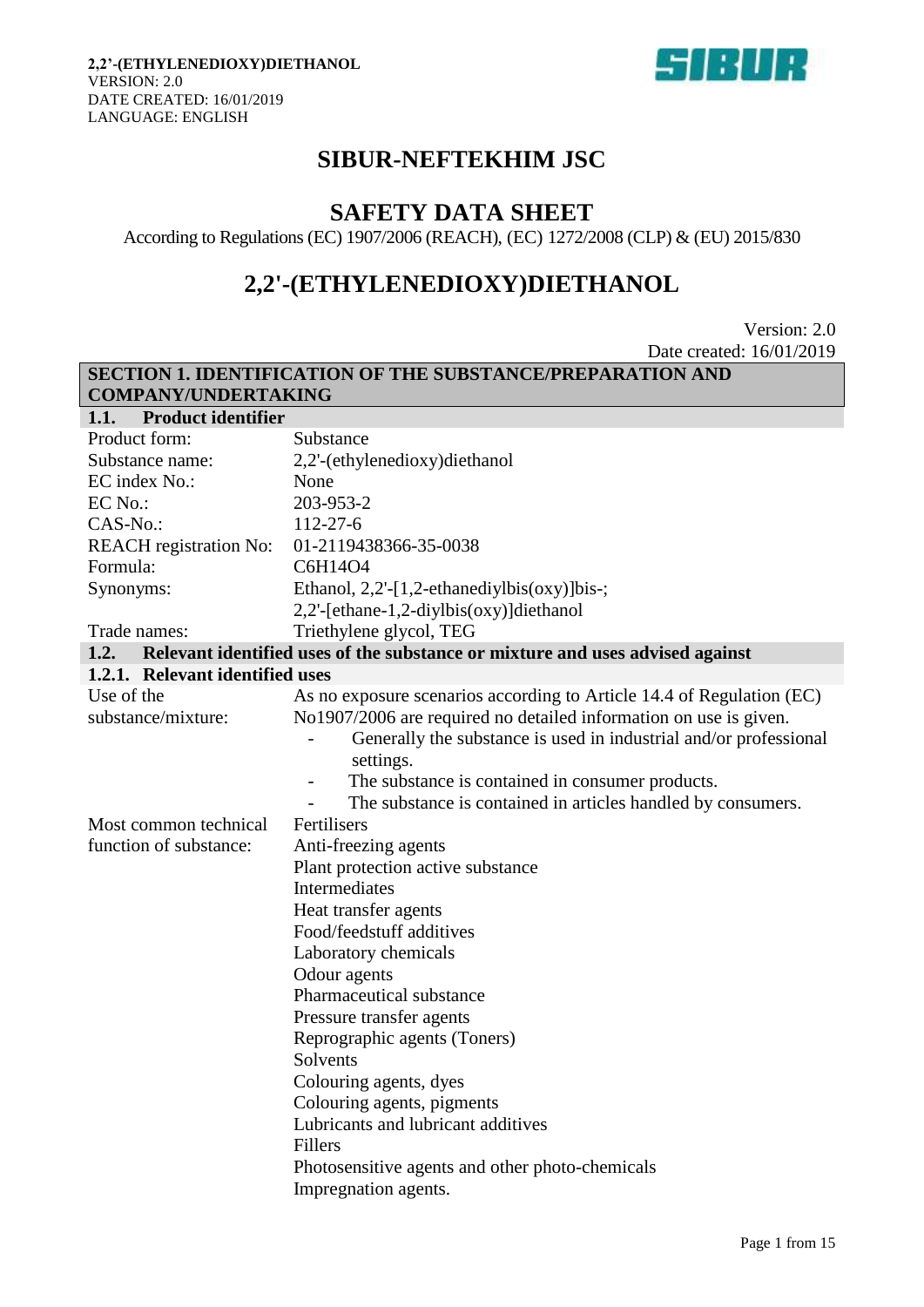

## **1.2.2. Uses advised against**

| Restrictions on use:                                 | Product category (PC): PC 29: Pharmaceuticals.                                                                                          |  |
|------------------------------------------------------|-----------------------------------------------------------------------------------------------------------------------------------------|--|
| 1.3.                                                 | Details of the supplier of the safety data sheet                                                                                        |  |
| <b>Only representative</b>                           |                                                                                                                                         |  |
| Company name:                                        | Gazprom Marketing and Trading France                                                                                                    |  |
| Address:                                             | 68 avenue des Champs-Elysées, 75008, Paris, France                                                                                      |  |
| <b>Contact Telephone:</b>                            | $+33142997350$                                                                                                                          |  |
| Fax:                                                 | +33 1 42 99 73 99                                                                                                                       |  |
| Email Address:                                       | didier.lebout@gazprom-mt.com                                                                                                            |  |
| <b>Manufacturer</b>                                  |                                                                                                                                         |  |
| Company name:                                        | SIBUR-NEFTEKHIM JSC                                                                                                                     |  |
| Address:                                             | Building 390, Eastern Industrial Zone, Dzerzhinsk,                                                                                      |  |
|                                                      | Nizhniy Novgorod region, 606000, Russian Federation                                                                                     |  |
| Contact phone:                                       | $+7831327-59-09$                                                                                                                        |  |
| Fax:                                                 | +7 8313 27-59-99                                                                                                                        |  |
| Email Address:                                       | infosnh@snh.sibur.ru                                                                                                                    |  |
| <b>Emergency Telephone:</b>                          | $+7831327-52-98$ (office hours only, GMT+3)                                                                                             |  |
| <b>Importer:</b>                                     | List of importers is available with the Only Representative                                                                             |  |
| <b>Emergency telephone number</b><br>1.4.            |                                                                                                                                         |  |
| <b>Emergency phone in</b><br>the country of delivery | 112 (Please note that emergency numbers may vary depending upon the<br>country of delivery though 112 remains valid as universal number |  |

## **SECTION 2. HAZARDS IDENTIFICATION**

## **2.1. Classification of the substance or mixture**

**Classification according to Regulation (EC) No. 1272/2008 [CLP])**

The substance is not classified according to Regulation (EC) No.1272/2008 [CLP].

### **2.2. Label elements**

I

## **Labelling according to Regulation (EC) No. 1272/2008 [CLP]**

|                              | This substance does not meet the criteria for classification.                                                                         |  |  |
|------------------------------|---------------------------------------------------------------------------------------------------------------------------------------|--|--|
| Hazard pictograms            | Not applicable.                                                                                                                       |  |  |
| $CLP)$ :                     |                                                                                                                                       |  |  |
| Signal word (CLP):           | Not applicable.                                                                                                                       |  |  |
| <b>Hazard</b> statements     | Not applicable.                                                                                                                       |  |  |
| $CLP)$ :                     |                                                                                                                                       |  |  |
| Precautionary statements     | Not applicable.                                                                                                                       |  |  |
| $CLP$ :                      |                                                                                                                                       |  |  |
| EUH-statements:              | Not applicable.                                                                                                                       |  |  |
| 2.3.<br><b>Other hazards</b> |                                                                                                                                       |  |  |
| Other hazards not            | No other hazards identified.                                                                                                          |  |  |
| contributing to the          |                                                                                                                                       |  |  |
| classification:              |                                                                                                                                       |  |  |
| Assessment PBT / vPvB:       | According to Annex XIII of Regulation (EC) No.1907/2006 (REACH):<br>- not fulfilling PBT (persistent/bioaccumulative/toxic) criteria; |  |  |

- not fulfilling vPvB (very persistent/very bioaccummulative) criteria.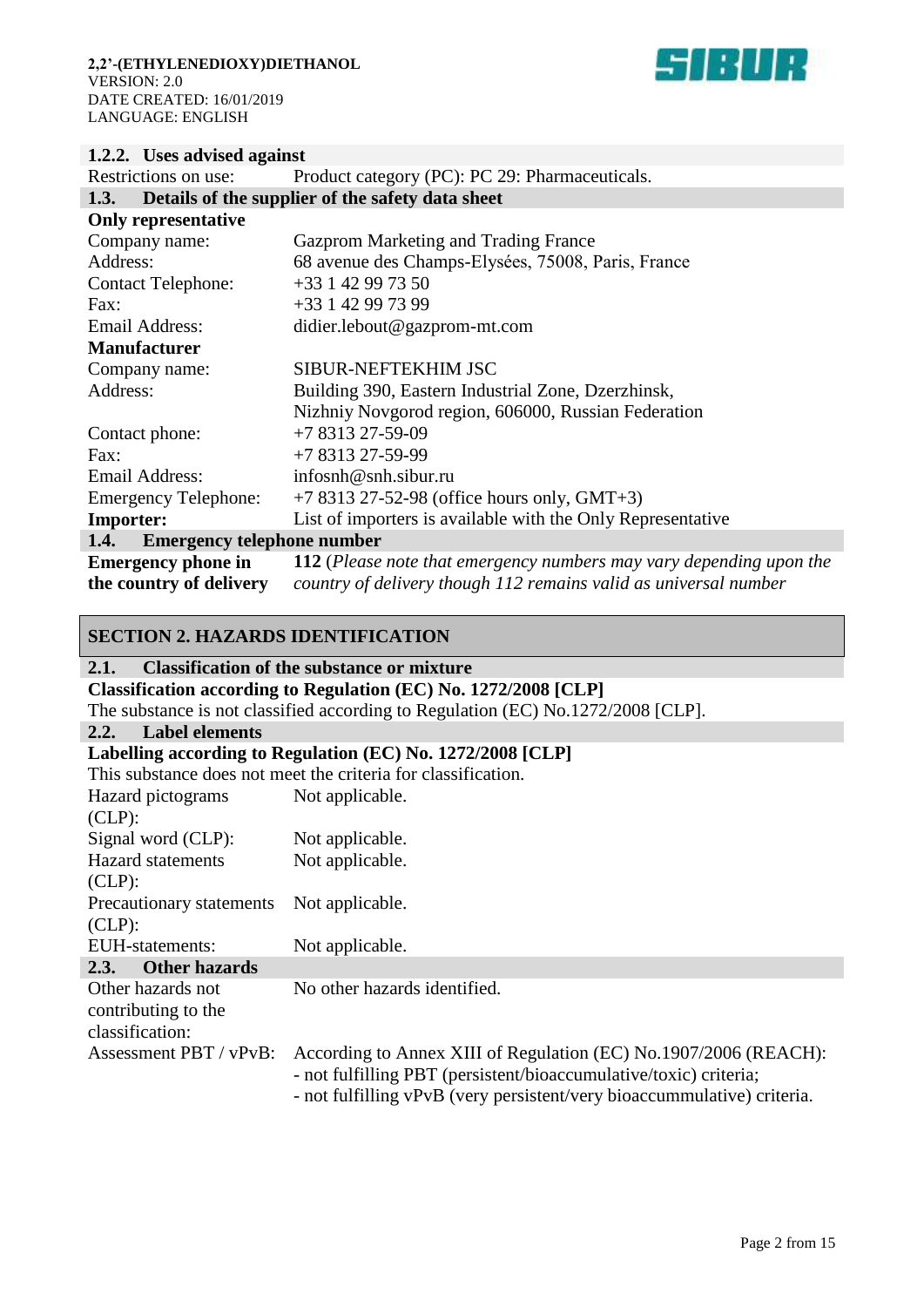

## **SECTION 3. COMPOSITION/INFORMATION ON INGREDIENTS**

| 3.1.<br><b>Substance</b> |                                                                              |               |                             |
|--------------------------|------------------------------------------------------------------------------|---------------|-----------------------------|
| <b>Name</b>              | <b>Product identifier</b>                                                    | $\frac{6}{6}$ | <b>Classification</b> [CLP] |
| $2,2'$ -                 | (CAS-No.) 112-27-6                                                           | $90.0 - 99.5$ | Not classified              |
| (ethylenedioxy)          | (EC No.) 203-953-2                                                           |               |                             |
| diethanol                | (EC index No.) - None                                                        |               |                             |
|                          | (REACH-no) 01-2119438366-35-0038                                             |               |                             |
|                          | Including substances affecting general product classification and labelling: |               |                             |
| $2,2'$ -                 | (CAS-No.) 111-46-6                                                           | $0.5 - 8.0$   | H302                        |
| oxydiethanol             | (EC No.) 203-872-2                                                           |               |                             |
|                          | (EC index No.) - 603-140-00-6                                                |               |                             |
| Ethane-1,2-diol          | (CAS-No.) 107-21-1                                                           | $0 - 0.5$     | H302, H373                  |
|                          | (EC No.) 203-473-3                                                           |               |                             |
|                          | (EC index No.) - 603-027-00-1                                                |               |                             |

The product does not contain impurities or additives that could affect product's labelling and classification according to Regulation (EC) No 1272/2008 (CLP).

Hazard Class Acute Tox. 4 (H302) is not applied for product taking into account total general toxicity calculation bases on additivity approach (ATEmix > 5000 mg/kg bw).

*Full text of hazard classes and H-statements : see section 16.*

#### **3.2. Mixtures**

Not applicable

## **SECTION 4. FIRST-AID MEASURES**

#### **4.1. Description of first aid measures**

#### **First-aid measures general**

In all cases of doubt, or when symptoms persist, seek medical advice. Show this safety data sheet to the doctor in attendance.

## **First-aid measures after inhalation**

Move any exposed person to fresh air at once. If not breathing, give artificial respiration. Get medical attention immediately.

## **First-aid measures after skin contact**

Remove contaminated clothing and wash skin with plenty of running water, under a shower if affected area is large enough to warrant this. Get medical attention if irritation develops or persists.

#### **First-aid measures after eye contact**

Rinse immediately eye with plenty of low pressure water for at least 15 minutes. Remove any contact lenses. Get medical attention immediately.

#### **First-aid measures after ingestion**

Potential for aspiration if swallowed. Immediately rinse mouth and then drink 200-300 ml of water, seek medical attention.

## **4.2. Most important symptoms and effects, both acute and delayed**

Symptoms/effects after Almost no irritative effects, danger of aspiration when vomited; ingestion: systemic effects following intake of very high doses.

> In case of absorption: most likely are acidosis, disturbances in the nervous system (e.g. headache, dizziness, slow reflexes, unconsciousness, coma) and disturbances in kidney function.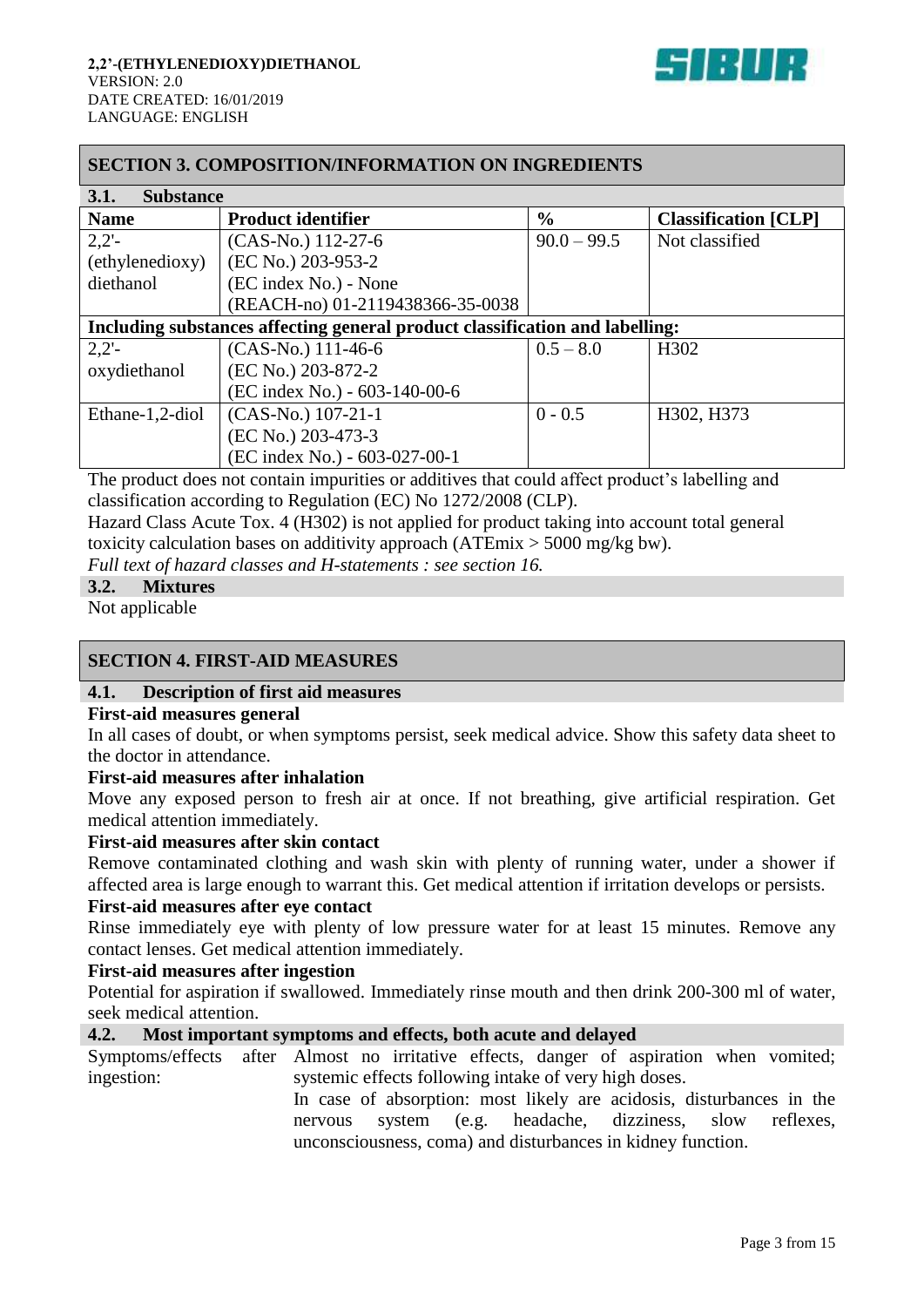

| Symptoms/effects                 | after From high concentrations of the aerosol aggravating effects / unspecific                                                                             |  |  |
|----------------------------------|------------------------------------------------------------------------------------------------------------------------------------------------------------|--|--|
| inhalation:                      | irritative effects in the upper respiratory tract; in extreme cases                                                                                        |  |  |
|                                  | difficulties in breathing and absorptive effects.                                                                                                          |  |  |
|                                  | Symptoms/effects after No or only very weak irritation, systemic effects not expected.                                                                     |  |  |
| skin contact:                    |                                                                                                                                                            |  |  |
| Symptoms/effects<br>eye contact: | after Temporary burning, pain, blepharospasm, blurred vision (possible<br>superficial changes in the corneal epithelium); generally quickly<br>reversible. |  |  |

## **4.3. Indication of any immediate medical attention and special treatment needed Advice to physician**

Treatment: Treat according to symptoms (decontamination, vital functions), no known specific antidote.

| <b>SECTION 5. FIRE-FIGHTING MEASURES</b> |                                                                                                                                                                                                                                                                                             |  |  |
|------------------------------------------|---------------------------------------------------------------------------------------------------------------------------------------------------------------------------------------------------------------------------------------------------------------------------------------------|--|--|
| <b>Extinguishing media</b><br>5.1.       |                                                                                                                                                                                                                                                                                             |  |  |
| Suitable extinguishing<br>media          | Water spray or fog, alcohol-resistant foam, dry extinguishing media,<br>carbon dioxide, sand or earth may be used for small fires only.                                                                                                                                                     |  |  |
| Unsuitable extinguishing<br>media        | Do not use water jet.                                                                                                                                                                                                                                                                       |  |  |
| 5.2.                                     | Special hazards arising from the substance or mixture                                                                                                                                                                                                                                       |  |  |
| Fire hazard:                             | Combustible material. Vapours are heavier than air and may spread<br>along floors.                                                                                                                                                                                                          |  |  |
| Explosion hazard:                        | Vapours can form expolosive mixtures with air in case of intense<br>heating.                                                                                                                                                                                                                |  |  |
| Hazardous                                | Carbon monoxide, carbon dioxide, carbonyl compounds, dioxolan                                                                                                                                                                                                                               |  |  |
| decomposition products                   | derivatives other unidentified substances.                                                                                                                                                                                                                                                  |  |  |
| in case of fire:                         |                                                                                                                                                                                                                                                                                             |  |  |
| <b>Advice for firefighters</b><br>5.3.   |                                                                                                                                                                                                                                                                                             |  |  |
| Firefighting instructions:               | In case of fire: Evacuate the area of all non-essential personnel. Fight<br>fire remotely due to the risk of explosion. Containers exposed to intense<br>heat from fires should be cooled with large quantities of water. Fight<br>fire with normal precautions from a reasonable distance. |  |  |
| Protection during                        | Self-Contained Breating Apparatus must be worn when approaching a                                                                                                                                                                                                                           |  |  |
| firefighting:                            | fire in confined space. Proper protective equipment including chemical<br>resistant gloves are to be worn; chemical resistant suit is indicated if<br>large contact with spilled product is expected. Select fire fighter's<br>clothing approved to relevant standards (in $EU - EN469$ ).  |  |  |
| Further information:                     | Prevent fire extinguishing water from contaminating surface water or<br>the ground water system.                                                                                                                                                                                            |  |  |

## **SECTION 6. ACCIDENTAL RELEASE MEASURE**

## **6.1. Personal precautions, protective equipment and emergency procedures**

## **6.1.1. For non-emergency personnel**

Emergency procedures Remove sources of ignition. No smoking. Avoid contact with skin, eyes and clothing. Evacuate unnecessary personnel.

#### **6.1.2. For emergency responders**

Emergency procedures Use personal protective equipment. Avoid contact with skin, eyes and clothing. Avoid breathing vapours, mist or gas. Ensure adequate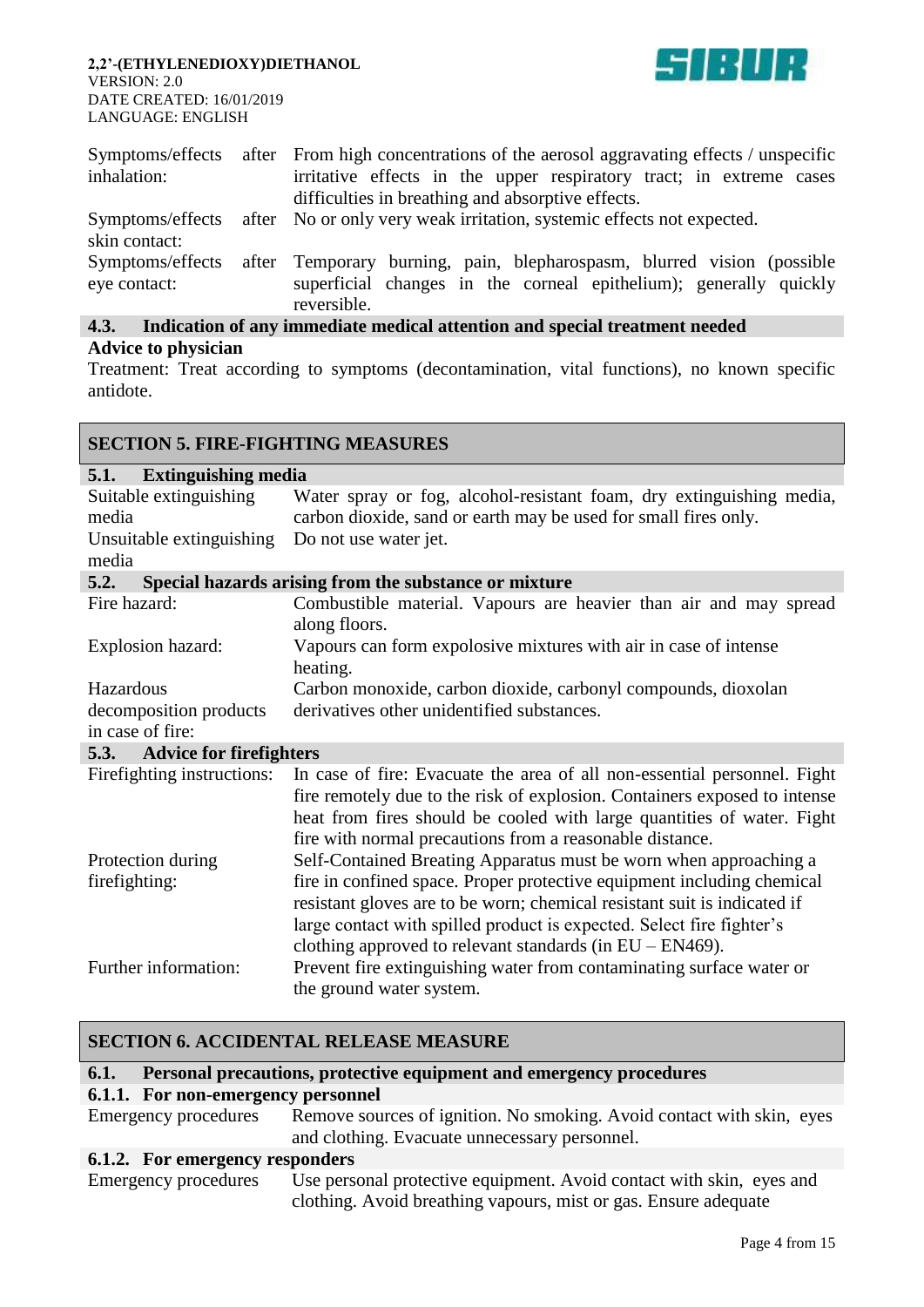

ventilation. Keep unprotected persons away. Beware of vapours accumulating to form explosive concentrations. Vapours can accumulate in low areas. For personal protection see section 8.

## **6.2. Environmental precautions**

Keep away from drains, surface and ground water. Prevent further leakage or spillage if safe to do so. Ventilate contaminated area thoroughly.

## **6.3. Methods and material for containment and cleaning up**

For small amounts: Pick up with suitable absorbent material (e.g. sand, sawdust, general-purpose binder, kieselguhr).

For large amounts: Pump off product.

Dispose of absorbed material in accordance with local regulations.

#### **6.4. Reference to other sections**

SECTION 8: Exposure controls/personal protection. SECTION 13: Disposal considerations.

## **SECTION 7. HANDLING AND STORAGE**

| <b>Precautions for safe handling</b><br>7.1. |                                                                            |  |  |
|----------------------------------------------|----------------------------------------------------------------------------|--|--|
| Precautions for safe                         | Protection against fire, explosion and spillage. Avoid breathing of or     |  |  |
| handling                                     | direct contact with material. Use local exhaust extraction over            |  |  |
|                                              | processing area. Handle and open container with care in a well-            |  |  |
|                                              | ventilated area. Keep containers closed when not in use.                   |  |  |
|                                              | Do not empty into drains. When handling product in drums, safety           |  |  |
|                                              | footwear should be worn and proper handling equipment should be            |  |  |
|                                              | used. Do not pressurize drum containers to empty.                          |  |  |
|                                              | For guidance on selection of personal protective equipment see Section     |  |  |
|                                              | 8 of this Safety Data Sheet.                                               |  |  |
| Hygiene measures                             | Do not breathe gas/fumes/ vapor/spray. Wash thoroughly after handling.     |  |  |
|                                              | Wear suitable protective clothing and gloves. DO NOT eat, drink or         |  |  |
|                                              | smoke in product area. Avoid contact with skin, eyes and clothing.         |  |  |
| 7.2.                                         | Conditions for safe storage, including any incompatibilities               |  |  |
| Storage conditions                           | Keep away from heat, sparks, and flame. Keep away from sources of          |  |  |
|                                              | ignition. Keep container tightly closed and dry. Protect from air. Protect |  |  |
|                                              | from atmospheric humidity. Protect contents from the effects of light.     |  |  |
|                                              | Do not cut, drill, grind, weld or perform similar operations on or near    |  |  |
|                                              | containers.                                                                |  |  |
| Incompatible materials                       | Oxidizing materials.                                                       |  |  |
| Storage area                                 | Store in a cool, dry, well-ventilated area.                                |  |  |
| Storage temperature:                         | From -50 to 50 $\degree$ C                                                 |  |  |
| Packaging materials                          | Aluminum, stainless steel 1.4439, high density polyethylene (HDPE),        |  |  |
|                                              | light-impervious.                                                          |  |  |
| 7.3.<br>Specific end use(s)                  |                                                                            |  |  |

No data available.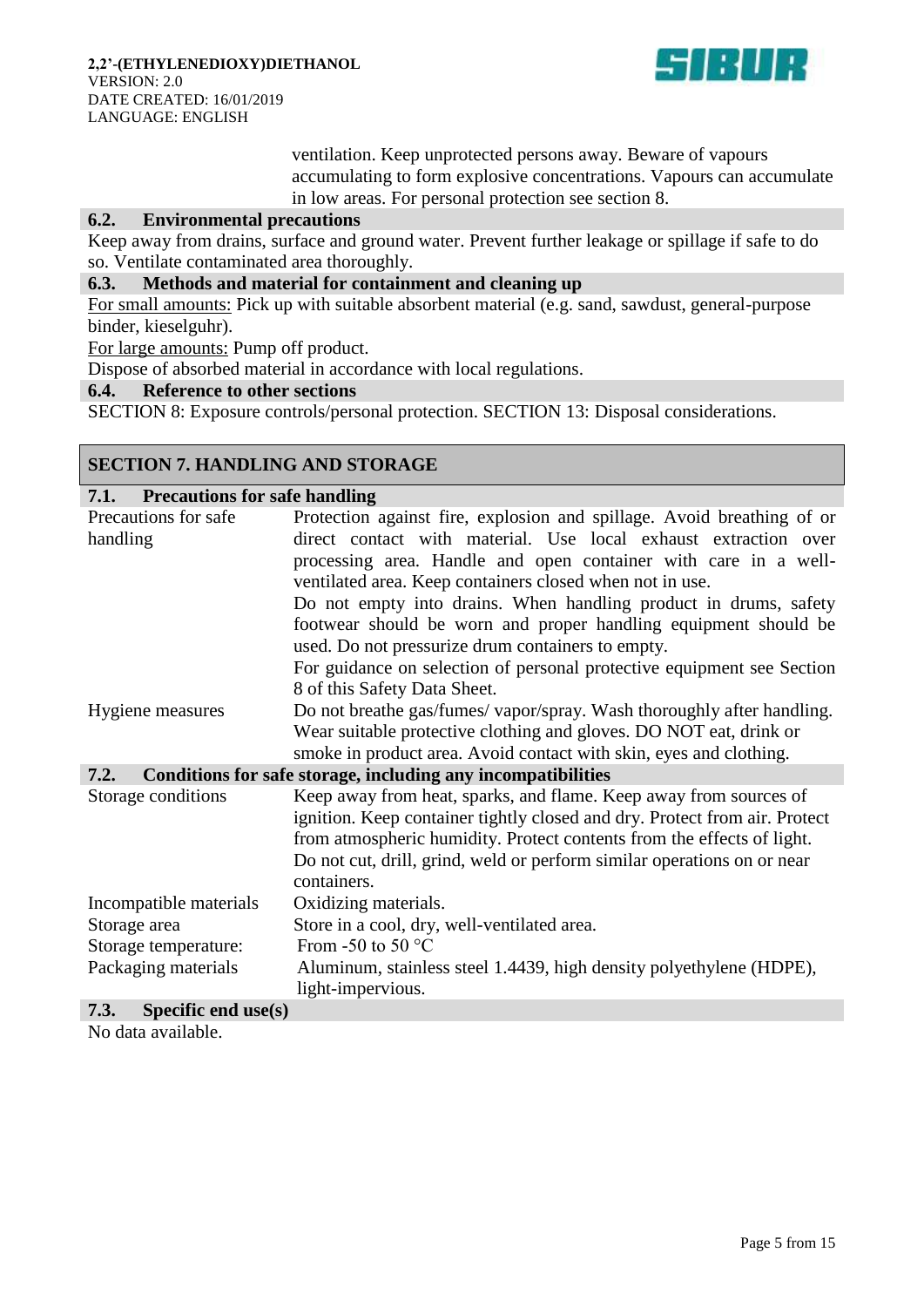

## **SECTION 8. EXPOSURE CONTROLS/PERSONAL PROTECTION**

# **8.1. Control parameters**

# **8.1.1. Occupational Exposure Limits**

| $2,2'$ -(ethylenedioxy)diethanol (CAS No.112-27-6) |                 |                             |             |             |                           |
|----------------------------------------------------|-----------------|-----------------------------|-------------|-------------|---------------------------|
|                                                    | <b>LTEL TWA</b> | <b>LTEL TWA</b>             | <b>STEL</b> | <b>STEL</b> | <b>Note</b>               |
|                                                    | ppm             | $(MAK)$ , mg/m <sup>3</sup> | ppm         | $mg/m^3$    |                           |
| Germany (AGS)                                      |                 | 1000(1)                     |             | 2000(1; 2)  | (1) Inhalable aerosol and |
|                                                    |                 |                             |             |             | vapour                    |
|                                                    |                 |                             |             |             | Reference period-8 hours. |
|                                                    |                 |                             |             |             | (2) Reference period - 15 |
|                                                    |                 |                             |             |             | minutes                   |
| Germany (DFG)                                      |                 | 1000(1)                     |             | 2000(1; 2)  | (1) Inhalable aerosol and |
|                                                    |                 |                             |             |             | vapour                    |
|                                                    |                 |                             |             |             | Reference period-8 hour.  |
|                                                    |                 |                             |             |             | (2) Reference period - 15 |
|                                                    |                 |                             |             |             | minutes                   |
| Romania                                            | 114             | 700                         | 163         | 1000(1)     | (1) Inhalable aerosol and |
|                                                    |                 |                             |             |             | vapour                    |
| Switzerland                                        |                 | 1000                        |             | 2000        | Inhalable aerosol         |

## **8.1.2. DNEL/ PNEC values**

*2,2'-(ethylenedioxy)diethanol (CAS No.112-27-6)*

| <b>DNEL/DMEL (Workers)</b>            |                                                          |
|---------------------------------------|----------------------------------------------------------|
| Acute - systemic effects, dermal      | No adverse effect observed                               |
| Acute - systemic effects, inhalation  | No adverse effect observed                               |
| Acute - local effects, dermal         | No adverse effect observed                               |
| Acute - local effects, inhalation     | (DNEL) $50 \text{ mg/m}^3$                               |
|                                       | Most sensitive endpoint: irritation (respiratory tract). |
| Long-term - systemic effects, dermal  | (DNEL) 40 mg/kg bw/day.                                  |
|                                       | Most sensitive endpoint: repeated dose toxicity.         |
| Long-term - systemic effects,         | No adverse effect observed                               |
| inhalation                            |                                                          |
| Long-term - local effects, dermal     | No adverse effect observed                               |
| Long-term - local effects, inhalation | No adverse effect observed                               |
| Eyes, local effects                   | No adverse effect observed                               |
| <b>DNEL/DMEL</b> (General population) |                                                          |
| Acute - systemic effects, dermal      | No adverse effect observed                               |
| Acute - systemic effects, inhalation  | No adverse effect observed                               |
| Acute - systemic effects, oral        | No adverse effect observed                               |
| Acute - local effects, dermal         | No adverse effect observed                               |
| Acute - local effects, inhalation     | (DNEL) $25 \text{ mg/m}^3$                               |
|                                       | Most sensitive endpoint: irritation (respiratory tract). |
| Long-term - systemic effects, dermal  | (DNEL) 20 mg/kg bw/day                                   |
|                                       | Most sensitive endpoint: repeated dose toxicity          |
| Long-term - systemic effects,         | No adverse effect observed                               |
| inhalation                            |                                                          |
| Long-term - systemic effects, oral    | No adverse effect observed                               |
| Long-term - local effects, dermal     | No adverse effect observed                               |
| Long-term - local effects, inhalation | No adverse effect observed                               |
| Eyes, local effects                   | No adverse effect observed                               |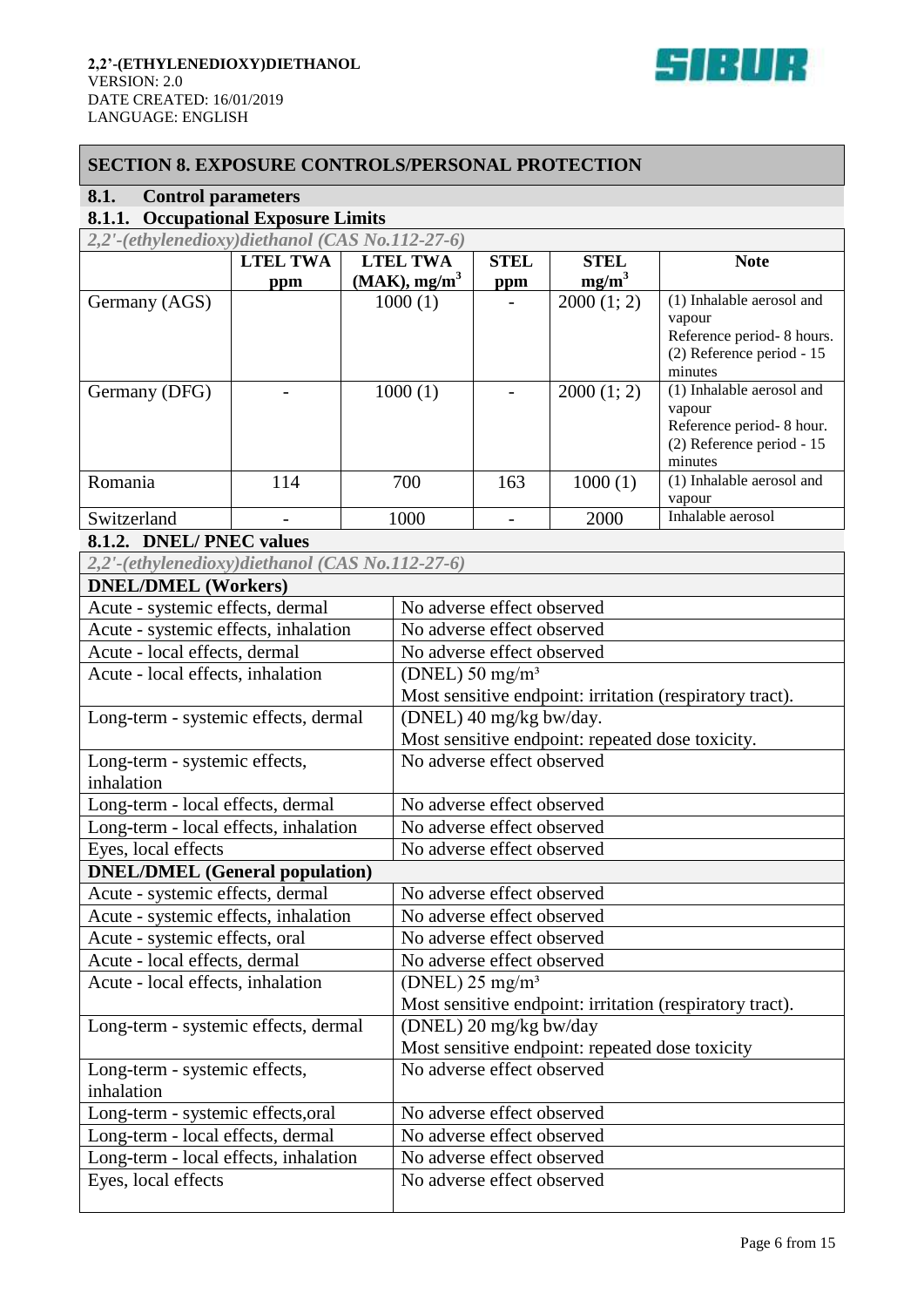

| <b>PNEC</b> (water)                  |                                   |
|--------------------------------------|-----------------------------------|
| PNEC aqua (freshwater)               | $10 \text{ mg/L}$                 |
| PNEC aqua (marine water)             | $1 \text{ mg/L}$                  |
| PNEC aqua (intermittent, freshwater) | $20 \text{ mg/L}$                 |
| <b>PNEC</b> (Sediment)               |                                   |
| PNEC sediment (freshwater)           | 46 mg/kg sediment dw              |
| PNEC sediment (marine water)         | 4.6 mg/kg sediment dw             |
| <b>PNEC</b> (Soil)                   |                                   |
| PNEC soil                            | $3.32 \text{ mg/kg}$ soil dw      |
| PNEC (Oral)                          |                                   |
| PNEC oral (secondary poisoning)      | No potential for bioaccumulation. |
| PNEC (STP)                           |                                   |
| PNEC sewage treatment plant          | $10 \text{ mg/L}$                 |
| 8.2.<br><b>Exposure controls</b>     |                                   |

# **Appropriate engineering controls:**

Use explosion-proof ventilation equipment. Provide easy access to water supply and eye wash facilities. Good general ventilation should be used. Ventilation rates should be matched to conditions. If applicable, use process enclosures, local exhaust ventilation, or other engineering controls to maintain airborne levels below recommended exposure limits. If exposure limits have not been established, maintain airborne levels to an acceptable level.

#### **Hand protection:**

Chemical resistant protective gloves (EN 374). Suitable materials also with prolonged, direct contact (Recommended: Protective index 6, corresponding > 480 minutes of permeation time according to EN 374):

butyl rubber (butyl) - 0.7 mm coating thickness;

nitrile rubber (NBR) - 0.4 mm coating thickness.

Supplementary note: The specifications are based on tests, literature data and information of glove manufacturers or are derived from similar substances by analogy. Due to many conditions (e.g. temperature) it must be considered, that the practical usage of a chemical-protective glove in practice may be much shorter than the permeation time determined through testing. Manufacturer's directions for use should be observed because of great diversity of types.

#### **Eye protection:**

Safety glasses with side-shields conforming to EN 166.

#### **Skin and body protection:**

Body protection must be chosen depending on activity and possible exposure, e.g. apron, protecting boots, chemical-protection suit (according to EN 14605 in case of splashes or EN ISO 13982 in case of dust).

#### **Respiratory protection:**

Wear respiratory protection if ventilation is inadequate. Gas filter for gases/vapours of organic compounds (boiling point  $>65 °C$ , e. g. EN 14387 Type A)

#### **Environmental exposure controls:**

Do not contaminate water sources or sewer.

#### **Other information:**

Hygiene measures: Observe good industrial hygiene practices. Do not get in eyes. Avoid contact with skin. Wash contaminated clothing before reuse. When using do not smoke. Wash hands before breaks and immediately after handling the product.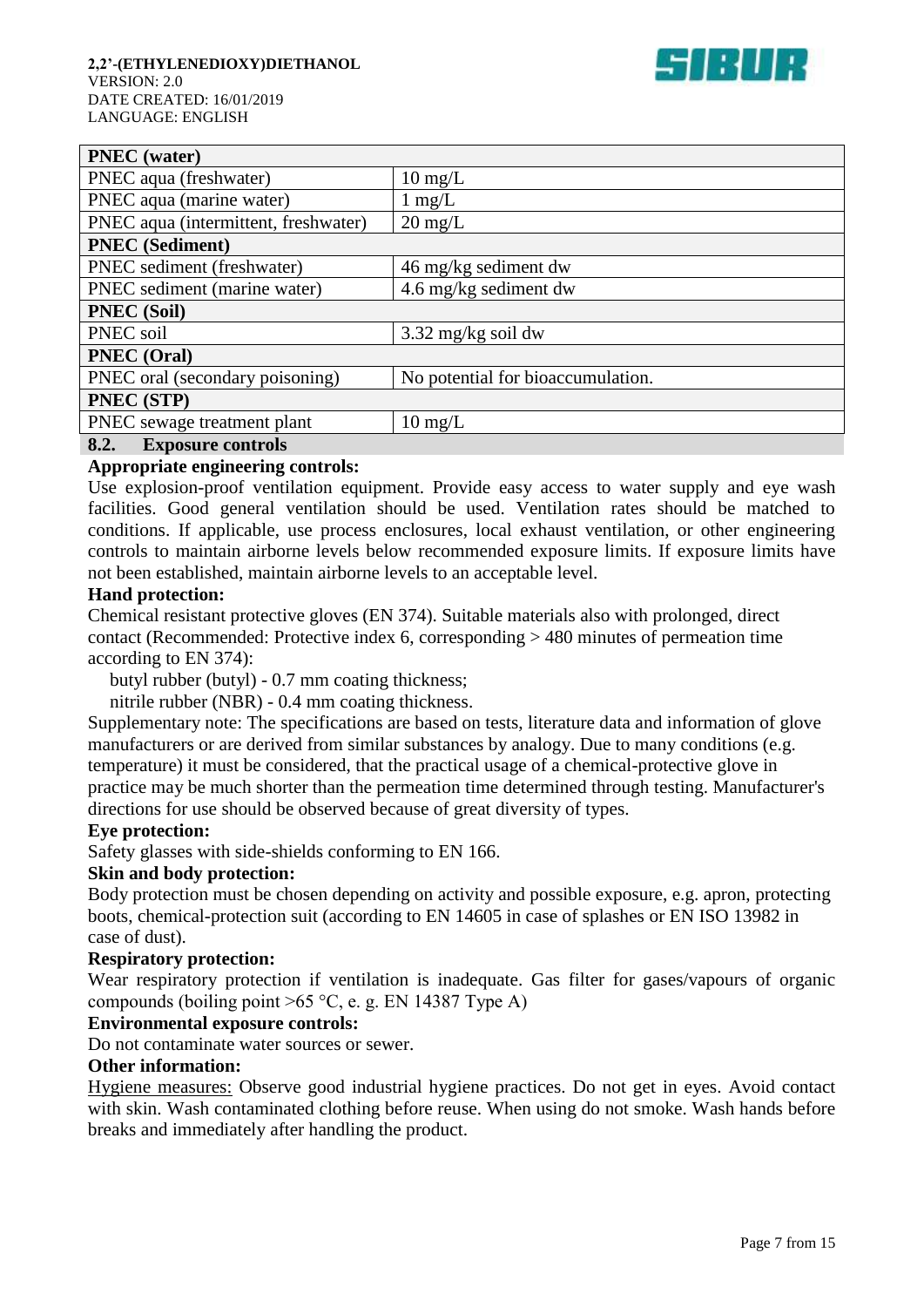

## **SECTION 9. PHYSICAL AND CHEMICAL PROPERTIES**

| 9.1.                             | Information on basic physical and chemical properties                  |  |
|----------------------------------|------------------------------------------------------------------------|--|
| Physical state at 20 °C          | Liquid                                                                 |  |
| and 101.3 kPa                    |                                                                        |  |
| Colour:                          | Colourless                                                             |  |
| Odour:                           | Nearly odourless                                                       |  |
| Melting / freezing point         | $-7.0$ °C                                                              |  |
| Boiling point                    | 286.5 °C at 1013 hPa                                                   |  |
|                                  | Remark: Colour of the substance shifts to yellow - brown above 243 °C  |  |
| Relative density                 | 1.13 g/cm3 at 15 $^{\circ}$ C                                          |  |
| Vapour pressure                  | 0.001 hPa at 24.7 °C                                                   |  |
| Surface tension                  | 42.5 mN/m at 20 °C                                                     |  |
| Water solubility                 | 1000 g/L at 20 $\degree$ C                                             |  |
| Partition coefficient n-         | $-1.75$ at 25 °C                                                       |  |
| octanol/water (log value)        |                                                                        |  |
| Flash point                      | 176 at 1 013.25 hPa                                                    |  |
| Flammability                     | Non flammable. Material must be moderately heated before ignition will |  |
|                                  | occur                                                                  |  |
| <b>Explosive properties</b>      | Non explosive                                                          |  |
| Lower explosion limit            | $0.9\%$ (55g/m <sup>3</sup> )                                          |  |
| Upper explosion limit            | $9.2\%$ (580 g/m <sup>3</sup> )                                        |  |
| Auto-ignition                    | 347 °C at 1013 hPa                                                     |  |
| temperature                      |                                                                        |  |
| Oxidising properties             | No oxidising properties                                                |  |
| Viscosity                        | 47.8 mPa*s at 20° C (dynamic)                                          |  |
| Granulometry                     | Not applicable                                                         |  |
| Stability<br>in<br>organic       | Not applicable                                                         |  |
| solvents and identity of         |                                                                        |  |
| relevant<br>degradation          |                                                                        |  |
| products                         |                                                                        |  |
| Dissociation constant            | Not applicable                                                         |  |
| 9.2.<br><b>Other information</b> |                                                                        |  |

Not available.

## **SECTION 10. STABILITY AND REACTIVITY**

#### **10.1. Reactivity**

No hazardous reactions if stored and handled as prescribed/indicated. No corrosive effect on metal. Formation of flammable gases: Forms no flammable gases in the presence of water.

#### **10.2. Chemical stability**

The product is stable if stored and handled as prescribed/indicated.

#### **10.3. Possibility of hazardous reactions**

Reacts with strong oxidizing agents.

#### **10.4. Conditions to avoid**

Avoid heat, sparks, flames.Avoid humidity. Avoid daylight. Disregard of the conditions mentioned may result in undesirable decomposition reaction.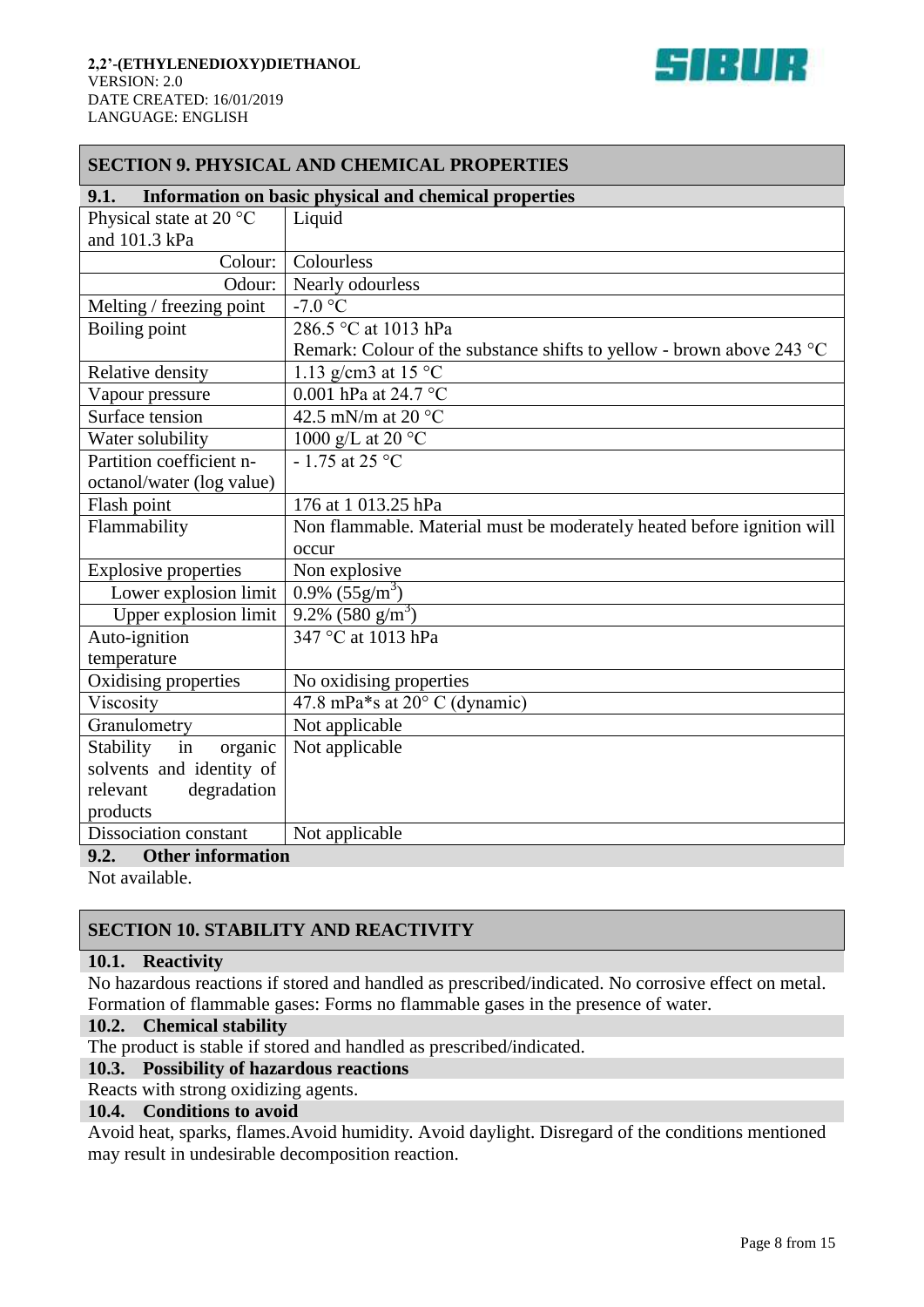

#### **10.5. Incompatible materials**

Strong oxidizing agents: Permanganates, Peroxides, Strong acid, Strong alkali, Isocyanate and others.

## **10.6. Hazardous decomposition products**

No hazardous decomposition products if stored and handled as prescribed/indicated. Thermal decomposition or combustion may generate smoke, carbon monoxide and carbon dioxide, carbonyl compounds, dioxolan derivatives.

## **SECTION 11. TOXICOLOGICAL INFORMATION**

#### **11.1. Information on toxicological effects**

**Acute toxicity** CLP classification (Regulation (EC) No 1272/2008): no classification acute toxicity required.

The presence in the product of classified impurities does not affect the classification of the product (refer to Section 3).

| 2,2'-(ethylenedioxy)diethanol (CAS No.112-27-6) |                                                                                                                          |                                                                                                            |  |  |
|-------------------------------------------------|--------------------------------------------------------------------------------------------------------------------------|------------------------------------------------------------------------------------------------------------|--|--|
| LD50, oral, rat, male/female                    |                                                                                                                          | $>16$ mL/kg bw (key study)                                                                                 |  |  |
| LC50, inhalation, rat, male/female              |                                                                                                                          | $>5.2$ mg/L air (4h) (key study)                                                                           |  |  |
| LD50, dermal, rabbit, male/female               |                                                                                                                          | 16 mL/kg bw (key study)                                                                                    |  |  |
| <b>Skin</b>                                     |                                                                                                                          | CLP classification (Regulation (EC) No 1272/2008): no classification                                       |  |  |
| corrosion/irritation                            | required.                                                                                                                |                                                                                                            |  |  |
| Additional information                          |                                                                                                                          | No skin irritation were found in rabbits when applicated the undiluted                                     |  |  |
|                                                 |                                                                                                                          | test substance under occlusive conditions. No erythema or eschar                                           |  |  |
|                                                 |                                                                                                                          | formation, no edema formation. Other skin irritation or effects: none.                                     |  |  |
| <b>Serious eye</b>                              |                                                                                                                          | CLP classification (Regulation (EC) No 1272/2008): no classification                                       |  |  |
| damage/irritation                               | required.                                                                                                                |                                                                                                            |  |  |
| <b>Additional information</b>                   |                                                                                                                          | No eye irritation was seen, given the test substance undiluted into the                                    |  |  |
|                                                 |                                                                                                                          | eyes of rabbits (Draize test). No corneal injury in any of 6 eyes, iritis in                               |  |  |
|                                                 |                                                                                                                          | 6, minor (transient) conjunctival irritation in 6 (with moderate to                                        |  |  |
|                                                 |                                                                                                                          | substantial discharge in 5) with 0.1 ml; all healed at 24 hours.                                           |  |  |
| <b>Respiratory tract</b>                        |                                                                                                                          | No relevant information available.                                                                         |  |  |
| irritation                                      |                                                                                                                          |                                                                                                            |  |  |
| <b>Respiratory or skin</b>                      | No adverse effect observed (not sensitising). CLP classification                                                         |                                                                                                            |  |  |
| sensitisation                                   | (Regulation (EC) No 1272/2008): no classification required.                                                              |                                                                                                            |  |  |
| Additional information                          | Skin sensitization (human assay): not sensitizing.<br>Skin sensitization (Guinea pig maximisation test): not sensitizing |                                                                                                            |  |  |
|                                                 |                                                                                                                          |                                                                                                            |  |  |
| <b>Germ cell mutagenicity</b>                   |                                                                                                                          | (equivalent or similar to OECD Guideline 406).<br>Genetic toxicity: no adverse effect observed (negative). |  |  |
|                                                 |                                                                                                                          | CLP classification (Regulation (EC) No 1272/2008): no classification                                       |  |  |
|                                                 | required.                                                                                                                |                                                                                                            |  |  |
| Additional information                          |                                                                                                                          | Genetic toxicity: in vitro (bacterial systems): negative (OECD TG 471,                                     |  |  |
|                                                 |                                                                                                                          | EU Method B.13/14, EPA OPPTS 870.5100).                                                                    |  |  |
|                                                 |                                                                                                                          | Genetic toxicity: in vivo: testing is deemed unnecessary as triethylene                                    |  |  |
|                                                 |                                                                                                                          | glycol is negative in CHO chromosomal aberration, sister chromatid                                         |  |  |
|                                                 |                                                                                                                          | exchange and mutation assays and is negative in the Ames test.                                             |  |  |
| Carcinogenicity                                 |                                                                                                                          | CLP classification (Regulation (EC) No 1272/2008): no classification                                       |  |  |
|                                                 | required.                                                                                                                |                                                                                                            |  |  |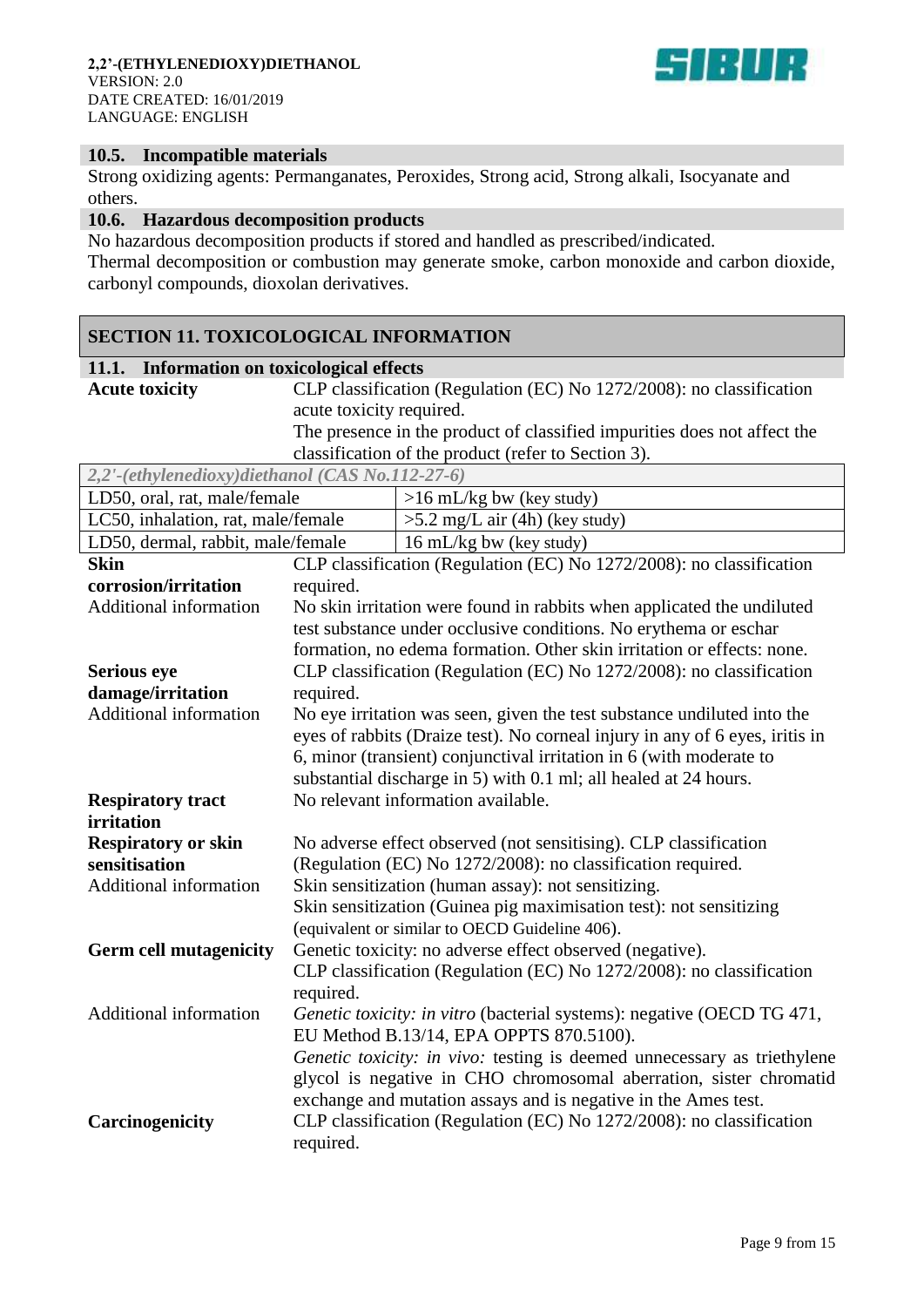

| 2,2'-(ethylenedioxy)diethanol (CAS No.112-27-6) |                                                                      |  |  |
|-------------------------------------------------|----------------------------------------------------------------------|--|--|
| <b>NOAEL</b>                                    | 1210 mg/kg bw/day                                                    |  |  |
| (carcinogenicity), oral,                        | (migrated information: read-across from supporting substance         |  |  |
| rat, male                                       | (diethylene glycol))                                                 |  |  |
| <b>NOAEL</b>                                    | 1160 mg/kg bw/day                                                    |  |  |
| (carcinogenicity), oral,                        | (migrated information: read-across from supporting substance         |  |  |
| rat, female                                     | (diethylene glycol))                                                 |  |  |
| <b>Toxicity for</b>                             | CLP classification (Regulation (EC) No 1272/2008): no classification |  |  |
| reproduction                                    | required.                                                            |  |  |
| 2,2'-(ethylenedioxy)diethanol (CAS No.112-27-6) |                                                                      |  |  |
| NOAEL (effects on                               | 6780 mg/kg/day (Parental toxicity)(NTP Program's RACB protocol)      |  |  |
| fertility), oral, mouse                         | 6780 mg/kg/day (F1 generation) (NTP Program's RACB protocol)         |  |  |
| <b>NOEL</b> (maternal                           | 5 ml/kg/day (overall effects) (EPA TSCA Testing Guidelines)          |  |  |
| toxicity), oral, mouse                          |                                                                      |  |  |
| NOEL (developmental                             | 0.5 ml/kg/day (overall effects) (EPA TSCA Testing Guidelines)        |  |  |
| toxicity), oral, mouse                          |                                                                      |  |  |
| <b>NOEL</b> (maternal                           | 1 ml/kg/day (overall effects) (EPA TSCA Testing Guidelines)          |  |  |
| toxicity), oral, rat                            | (read-across)                                                        |  |  |
| NOEL (developmental                             | 5 ml/kg/day (overall effects) (EPA TSCA Testing Guidelines)          |  |  |
| toxicity), oral, rat                            | (read-across)                                                        |  |  |
| <b>STOT-single exposure</b>                     | CLP classification (Regulation (EC) No 1272/2008): no classification |  |  |
|                                                 | required. No relevant information available.                         |  |  |

## **Repeated dose toxicity**

| $2,2'$ -(ethylenedioxy)diethanol (CAS No.112-27-6) |                                                                |  |
|----------------------------------------------------|----------------------------------------------------------------|--|
| NOAEL subchronic,                                  | 20,000 ppm (1522 mg/kg diet)(OECD TG 408)                      |  |
| oral, rat, male/female                             |                                                                |  |
| NOAEC, subchronic (13)                             | 1 mg/L air (migrated information: read-across from supporting) |  |
| weeks), inhalation, rat                            | substance) (Test material: Polyethylene glycol 200)            |  |
| <b>Aspiration hazard</b>                           | Not available.                                                 |  |
| <b>Other effects</b>                               | Not available.                                                 |  |

## **SECTION 12. ECOLOGICAL INFORMATION**

## **12.1. Toxicity**

Not expected to be toxic to aquatic life. *2,2'-(ethylenedioxy)diethanol (CAS No.112-27-6)*

| <b>Fish (Short-term toxicity)</b><br>LC50(96h)<br>$>10000$ mg/L - Lepomis macrochirus (freshwater) (static fish test)<br>69800 mg/L - Pimephales promelas (freshwater)<br>LC50(96h)<br>(flow trough acute fish toxicity test) |  |  |
|-------------------------------------------------------------------------------------------------------------------------------------------------------------------------------------------------------------------------------|--|--|
|                                                                                                                                                                                                                               |  |  |
|                                                                                                                                                                                                                               |  |  |
|                                                                                                                                                                                                                               |  |  |
|                                                                                                                                                                                                                               |  |  |
| 54800 mg/L - Danio rerio (freshwater)<br>LC50(96h)                                                                                                                                                                            |  |  |
| (OECD validation study of the zebrafish embryo acute toxicity test                                                                                                                                                            |  |  |
| (ZFET)                                                                                                                                                                                                                        |  |  |
| <b>Fish (Long-term toxicity)</b>                                                                                                                                                                                              |  |  |
| NOEC $(7 d)$<br>15380 mg/L - Pimephales promelas (freshwater) (EPA 600/4-89/001)                                                                                                                                              |  |  |
| > 1500 mg/L - Menidia peninsulae (saltwater) (ASTM E-47.01)<br>LC50(28 d):                                                                                                                                                    |  |  |
| <b>Aquatic invertebrates (Short-term toxicity)</b>                                                                                                                                                                            |  |  |
| EC50(48 h)<br>$> 10000$ mg/L - Daphnia Magna (freshwater) (basic method for the                                                                                                                                               |  |  |
| implementation of DIN 38412/11)                                                                                                                                                                                               |  |  |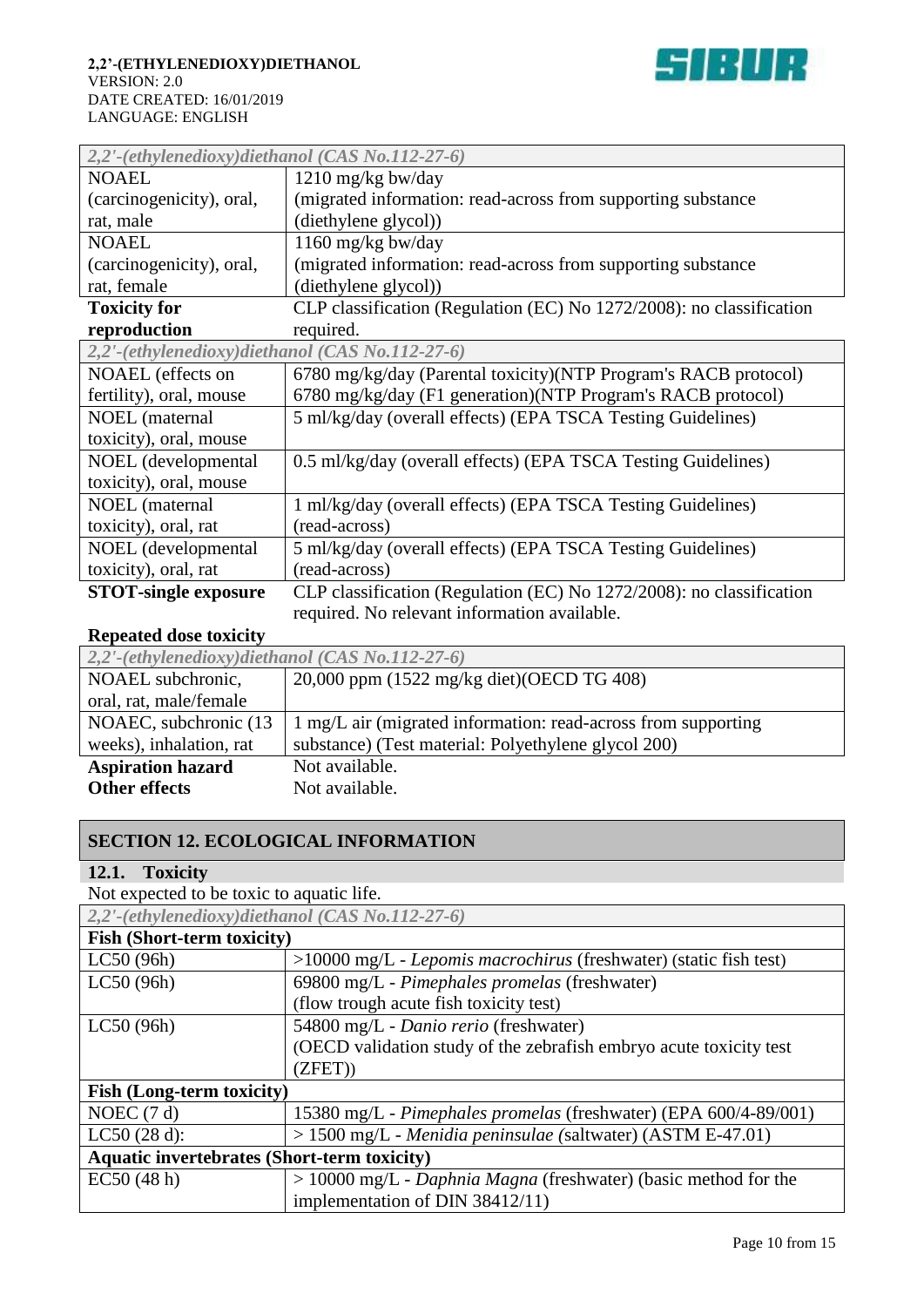

| LC50(48 h)                                        | 35000 mg/L - Daphnia Magna (based on: mortality)                             |  |  |  |
|---------------------------------------------------|------------------------------------------------------------------------------|--|--|--|
| <b>Aquatic invertebrates (Long-term toxicity)</b> |                                                                              |  |  |  |
| NOEC $(7 d)$                                      | 8590 mg/L - Ceriodaphnia dubia (freshwater) (EPA 600/4-89/001)               |  |  |  |
| NOEC $(21 d)$                                     | > 15000 mg/L - Daphnia Magna (freshwater) (ASTM E 47.01, Draft               |  |  |  |
|                                                   | No. 1)                                                                       |  |  |  |
| NOEC $(23 d)$                                     | >= 1000 mg/L - Americamysis bahia (saltwater) (ASTM E-47.01, Draft           |  |  |  |
|                                                   | No. 2)                                                                       |  |  |  |
| Algae and aquatic plants (Short-term toxicity)    |                                                                              |  |  |  |
| NOEC $(72 h)$                                     | 100 mg/L - Pseudokirchneriella subcapitata (OECD Guideline 201)              |  |  |  |
|                                                   | (Growth Inhibition Test)                                                     |  |  |  |
|                                                   | (read-across; test substance - pentaethylene glycol)                         |  |  |  |
| <b>Toxicity to aquatic micro-organisms</b>        |                                                                              |  |  |  |
| EC10 (30 min)                                     | > 1 995 mg/L - Activated sludge, industrial                                  |  |  |  |
|                                                   | (Activated Sludge Respiration Inhibition Test)                               |  |  |  |
| TTC (toxic threshold                              | 320 mg/L - Pseudomonas putida (freshwater)                                   |  |  |  |
| $concentration$ ) =                               | (Method: cell growth inhibition test)                                        |  |  |  |
| TGK (Toxische                                     |                                                                              |  |  |  |
| Grenzkonzentration),                              |                                                                              |  |  |  |
| which is comparable                               |                                                                              |  |  |  |
| with EC5 $(16 h)$                                 |                                                                              |  |  |  |
| 12.2. Persistence and degradability               |                                                                              |  |  |  |
| Abiotic degradation:                              | Hydrolysis:                                                                  |  |  |  |
|                                                   | No data on hydrolysis are available.                                         |  |  |  |
|                                                   | Phototransformation in air:                                                  |  |  |  |
|                                                   | Half-life (DT50): 10.6 h (estimated by calculation)                          |  |  |  |
| Biodegradation in water:                          | Ready biodegradable.                                                         |  |  |  |
|                                                   | % Degradation of test substance (OECD Guideline 301 A):                      |  |  |  |
|                                                   | 7 after 1 d                                                                  |  |  |  |
|                                                   | 14 after 3 d                                                                 |  |  |  |
|                                                   | 93 after 5 d                                                                 |  |  |  |
|                                                   | 100 after 7 d                                                                |  |  |  |
|                                                   | (Read-across; test substance - ethylene glycol)                              |  |  |  |
| Biodegradation in soil:                           | No data on biodegradation in soil are available.                             |  |  |  |
| Persistence and                                   | After evaporation or exposure to the air triethylene glycol will be          |  |  |  |
| degradability                                     | rapidly degraded by photochemical processes. No data on hydrolysis are       |  |  |  |
|                                                   | available. However, glycols are generally regarded as stable towards         |  |  |  |
|                                                   | hydrolysis.                                                                  |  |  |  |
|                                                   | Triethylene glycol is readily biodegradable according to OECD criteria.      |  |  |  |
| <b>Environmental distribution</b><br>12.3.        |                                                                              |  |  |  |
| Adsorption (soil)                                 | Based upon a calculated log Koc adsorption triethylene glycol to solid       |  |  |  |
|                                                   | soil phase is not expected.                                                  |  |  |  |
|                                                   | $log Koc = 1$ (calculated)(SRC PCKOCWIN v1.66)                               |  |  |  |
| Volatilization                                    | From the water surface the substance will not evaporate into the             |  |  |  |
|                                                   | atmosphere.                                                                  |  |  |  |
|                                                   | Henry's law constant : 3.0989E-06 Pa*m3/mol at 25 °C                         |  |  |  |
|                                                   | (calculated)(SRC HENRYWIN v3.10)                                             |  |  |  |
| 12.4.<br><b>Bioaccumulative potential</b>         |                                                                              |  |  |  |
| Aquatic                                           | The calculated low log Pow (-1.75 at 25 $^{\circ}$ C) and the calculated log |  |  |  |
| bioaccumulation:                                  | BCF $(3.16)$ give no indication for a potential for bioaccumulation          |  |  |  |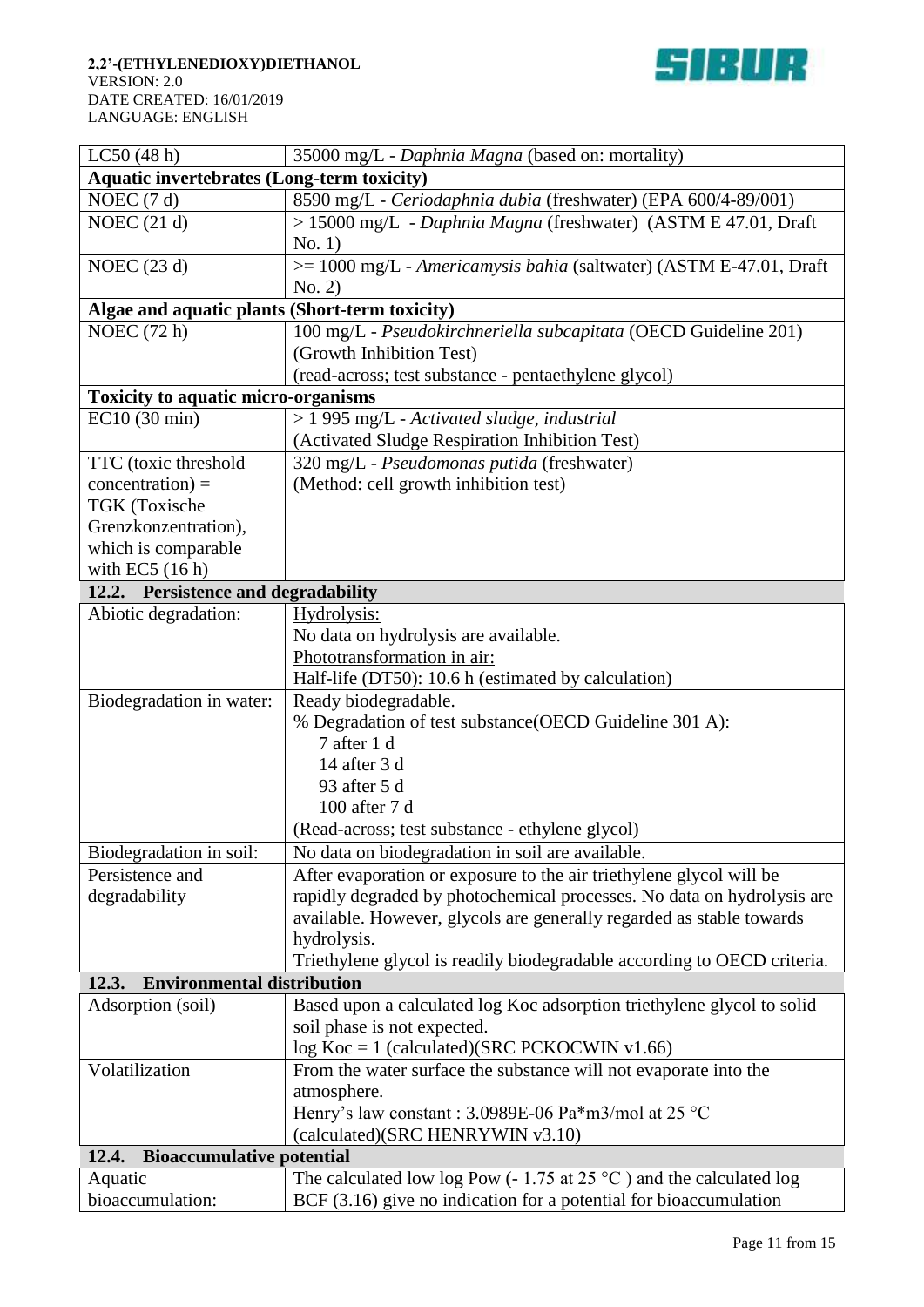

|                                  | (EPIWIN v3.20).                                                   |
|----------------------------------|-------------------------------------------------------------------|
|                                  | Accumulation of the substance in organisms is not to be expected. |
| Secondary poisoning:             | Based on the available information, there is no indication of a   |
|                                  | bioaccumulation potential and, hence, secondary poisoning is not  |
|                                  | considered relevant                                               |
|                                  |                                                                   |
| <b>Mobility in soil</b><br>12.5. |                                                                   |

## **12.6. Results of PBT and vPvB assessment**

Regarding all available data on biotic and abiotic degradation, bioaccumulation and toxicity it can be stated that the substance does not fulfill the PBT criteria (not PBT) and not the vPvB criteria (not vPvB).

#### **12.7. Other adverse effects**

Not available.

## **SECTION 13. DISPOSAL CONSIDERATIONS**

| Waste treatment methods<br>13.1. |                                                                          |
|----------------------------------|--------------------------------------------------------------------------|
| Waste disposal                   | Waste treatment methods: Must be disposed of or incinerated in           |
| recommendations                  | accordance with local regulations.                                       |
|                                  | Contaminated packaging: should be emptied as far as possible.            |
|                                  | Containers, even those that have been emptied, can contain explosive     |
|                                  | vapours. Do not cut, drill, grind, weld or perform similar operations on |
|                                  | or near containers.                                                      |
|                                  | Uncontaminated packaging can be re-used.                                 |
|                                  | Packs that cannot be cleaned should be disposed of in the same manner    |
|                                  | as the contents.                                                         |
| European List of Waste           | Not available.                                                           |
| (LoW) code                       |                                                                          |

## **SECTION 14. TRANSPORT INFORMATION**

#### **14.1. Land transport (ADR/ RID)**

Not regulated.

**14.2. Inland waterway transport (ADN)**

Not regulated.

# **14.3. Sea transport (IMDG)**

Not regulated.

#### **14.4. Air transport (IATA/ICAO)**

Not regulated.

## **14.5. Special precautions for user**

Always transport in closed containers. Ensure that persons transporting the product know what to do in the event of an accident or spillage. For information regarding Exposure Controls/Personal Protection see Section 8 of this Safety Data Sheet.

## **14.6. Transport in bulk according to Annex II of Marpol and the IBC Code**

Not applicable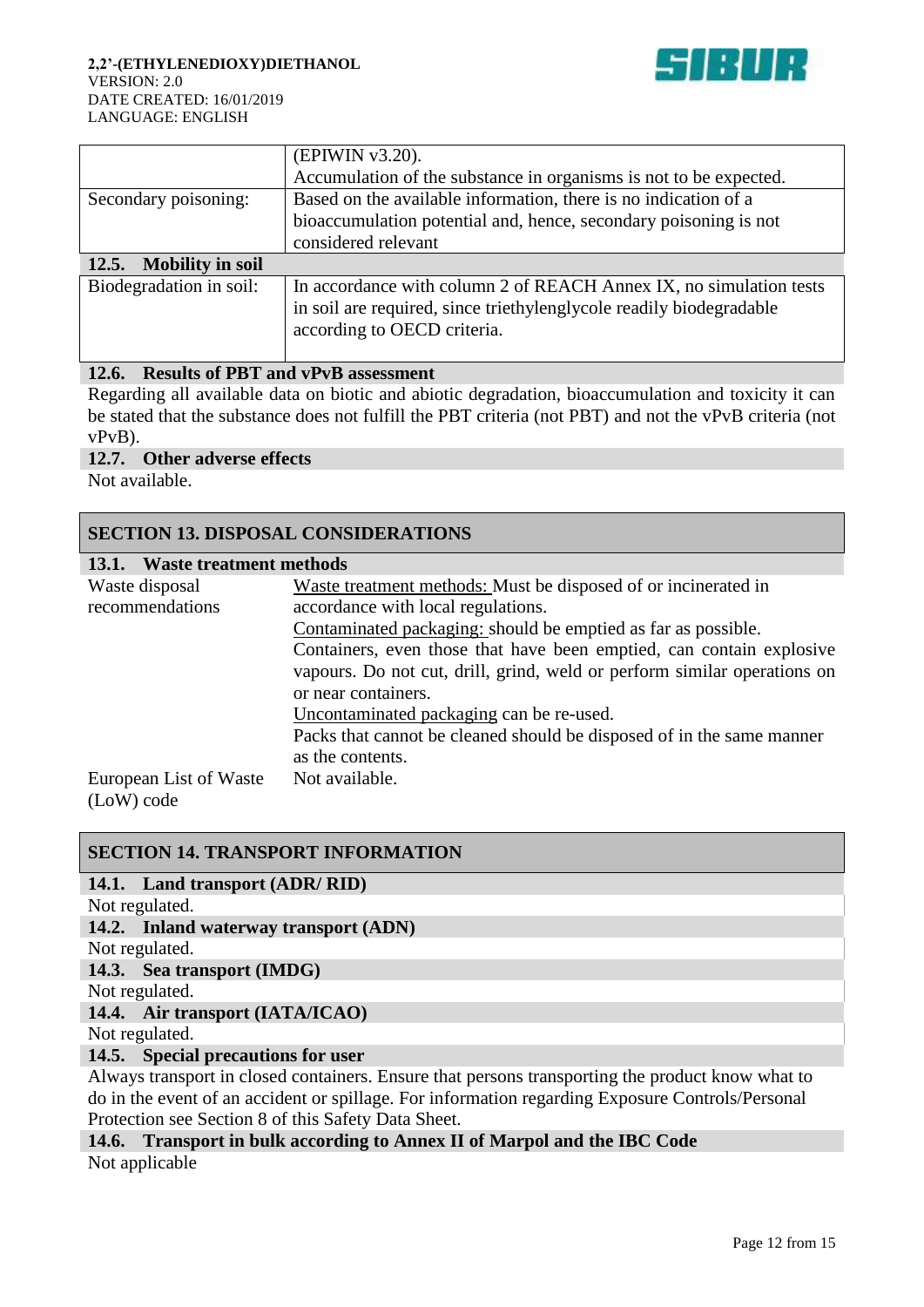

## **SECTION 15. REGULATORY INFORMATION**

## **15.1. Safety, health and environmental regulations/legislation specific for the substance or mixture**

#### **15.1.1. EU-Regulations**

Authorisations and/or restrictions on use (Annex XVII): Not applicable.

2,2'-(ethylenedioxy)diethanol (CAS No.112-27-6) is not on the REACH Candidate List. 2,2'-(ethylenedioxy)diethanol (CAS No.112-27-6**)** is not on the REACH Annex XIV List. Other information, restriction and prohibition regulations Regulation (EC) No. 1005/2009 on substances that deplete the ozone layer, Annex I and Regulation (EC) No. 1005/2009 on substances that deplete the ozone layer. Annex II - Not listed. Directive 2012/18/EU on the control of major-accident hazards involving dangerous substances- (SEVESO III): Not listed. Directive 2013/39/EU priority substances in the field of water policy (amending Directive 2006/60/EC – Water Framework Directive and Directive 2008/105/EC on environmental quality standards in the field of water policy): Not listed. Regulation (EC) No 850/2004 on persistent organic pollutants: Annex III – Not listed. Regulation (EC) No 649/2012 of the European Parliament and of the Council of 4 July 2012 concerning the export and import of dangerous chemicals: Not listed.

#### **15.1.2. National regulations**

Germany German Water Hazard Class: Substance No.202. WGK 1 - low hazard to waters.

#### **15.2. Chemical safety assessment**

Chemical Safety Report has been performed for 2,2'-(ethylenedioxy)diethanol (CAS No.112-27-6).

## **SECTION 16. OTHER INFORMATION**

| <b>Indication of changes</b><br><b>16.1.</b> |                                   |                                               |                                                                             |
|----------------------------------------------|-----------------------------------|-----------------------------------------------|-----------------------------------------------------------------------------|
| <b>Version</b>                               | Date of                           | <b>Section</b>                                | <b>Description of changes</b>                                               |
|                                              | change                            |                                               |                                                                             |
| Version: 1.0                                 | 12/02/2016                        | All                                           | First issued.                                                               |
| Version: 2.0                                 | 16/01/2019                        | $1-16$                                        | SDS has been corrected in according to new data                             |
|                                              |                                   |                                               | of Registration dossier and Chemical Safety Report                          |
| 16.2.                                        | <b>Abbreviations and acronyms</b> |                                               |                                                                             |
| <b>ADR</b>                                   |                                   |                                               | European Agreement concerning the International Carriage of Dangerous Goods |
|                                              | by Road                           |                                               |                                                                             |
| <b>AGS</b>                                   |                                   |                                               | The German Committee on Hazardous Substances (Ausschuss für Gefahrstoffe –  |
|                                              | AGS)                              |                                               |                                                                             |
| <b>BCF</b>                                   | <b>Bioconcentration factor</b>    |                                               |                                                                             |
| <b>DFG</b>                                   |                                   |                                               | Germany Research Foundation (Deutsche Forschungsgemeinschaft - DFG)         |
| <b>DNEL</b>                                  |                                   | Derived No Effect Level                       |                                                                             |
| <b>HGPRT</b>                                 |                                   |                                               | Hypoxanthine-guanine phosphoribosyltransferase (HGPRT) is an enzyme encoded |
|                                              |                                   | in humans by the HPRT1 gene                   |                                                                             |
| <b>IMDG</b>                                  |                                   | <b>International Maritime Dangerous Goods</b> |                                                                             |
| <b>ICAO-TI</b>                               |                                   |                                               | Technical Instructions for the Safe Transport of Dangerous Goods by Air     |
| $K_{oc}$                                     | Adsorption coefficient            |                                               |                                                                             |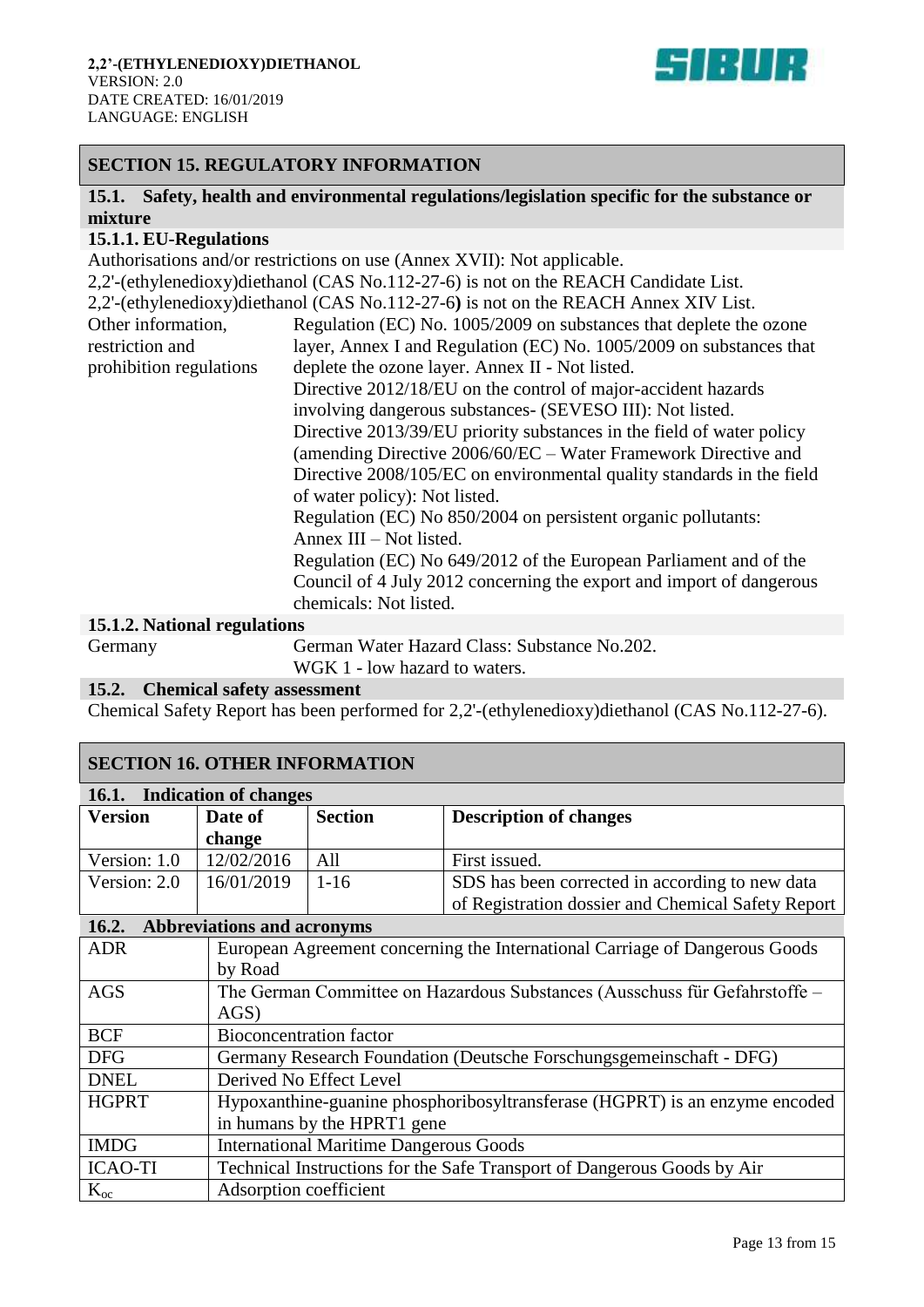

| Kow                     |                     | octanol-water partition coefficient                                          |  |  |
|-------------------------|---------------------|------------------------------------------------------------------------------|--|--|
| LC50                    |                     | Lethal Concentration to 50 % of a test population                            |  |  |
| LD50                    |                     | Lethal Dose to 50% of a test population (Median Lethal Dose)                 |  |  |
| <b>LOEC</b>             |                     | <b>Lowest Observable Effect Concentration</b>                                |  |  |
| <b>LTEL</b>             |                     | Long Term Exposure Limit                                                     |  |  |
| <b>MAK</b>              |                     | Maximum concentration at the Workplace (Maximale Arbeitplatzconcentration)   |  |  |
| <b>NOAEC</b>            |                     | No Observed Adverse Effect Concentration                                     |  |  |
| <b>NOAEL</b>            |                     | No Observed Adverse Effect Level                                             |  |  |
| <b>NOEC</b>             |                     | No Observed Effect Concentration                                             |  |  |
| <b>OECD</b>             |                     | Organization for Economic Co-operation and Development                       |  |  |
| <b>PNEC</b>             |                     | <b>Predicted No Effect Concentration</b>                                     |  |  |
| <b>PBT</b>              |                     | Persistent, bioaccumulative, toxic chemical                                  |  |  |
| vPvB                    |                     | Very Persistent, Very Bioaccumulative                                        |  |  |
| <b>RID</b>              |                     | Regulations concerning the International Carriage of Dangerous Goods by Rail |  |  |
| <b>SCOEL</b>            |                     | Scientific Committee on Occupational Exposure Limits                         |  |  |
| <b>STEL</b>             |                     | Short Term Exposure Limit                                                    |  |  |
| <b>STP</b>              |                     | sewage treatment plant                                                       |  |  |
| (STOT) RE               |                     | Specific Target Organ Toxicity Repeated Exposure                             |  |  |
| <b>TTC</b>              |                     | Toxic Threshold Concentration) = TGK (Toxische Grenzkonzentration)           |  |  |
| <b>TWA</b>              |                     | Time Weighted Average                                                        |  |  |
| <b>UN</b>               |                     | <b>United Nations</b>                                                        |  |  |
| 16.3.                   |                     | Full text of H- and EUH-statements:                                          |  |  |
| H302                    | Acute Tox. 4 (oral) | Harmful if swallowed                                                         |  |  |
| H373<br><b>STOT RE2</b> |                     | May cause damage to organs through prolonged or repeated                     |  |  |
|                         |                     | exposure. (Route of exposure- Oral. Affected organs- kidney)                 |  |  |

## **16.4. List of ES (exposure scenario) given in Annex to the extended SDS**

Since the substance is not classified as hazardous, the generation of exposure scenario(s) for the identified uses is not required by Art. 14 of EC Regulation REACH

## **16.5. Key literature references and sources**

**CHEMICAL SAFETY REPORT** to 2,2'-(ETHYLENEDIOXY)DIETHANOL (CAS No.112-27- 6), 2015

**OECD SIDS Dossier** on the HPV Chemical. Triethylene Glycol (CAS No. 112-27-6), OECD, 2004**,** Revised submission: January 26, 2007.

## **GESTIS Substance Database:**

http://gestis.itrust.de/nxt/gateway.dll/gestis\_en/000000.xml?f=templates&fn=default.htm&vid=gesti seng:sdbeng

**GESTIS - International limit values for chemical agents (Occupational exposure limits, OELs): https://www.dguv.de/ifa/gestis/gestis-internationale-grenzwerte-fuer-chemischesubstanzen-limit-values-for-chemical-agents/index-2.jsp**

## **EU DIRECTIVES :**

REGULATION (EC) No 1907/2006 OF THE EUROPEAN PARLIAMENT AND OF THE COUNCIL of 18 December 2006 concerning the Registration, Evaluation, Authorisation and Restriction of Chemicals (REACH), establishing a European Chemicals Agency, amending Directive 1999/45/EC and repealing Council Regulation (EEC) No 793/93 and Commission Regulation (EC) No 1488/94 as well as Council Directive 76/769/EEC and Commission Directives 91/155/EEC, 93/67/EEC, 93/105/EC and 2000/21/EC.

Regulation (EC) No 1272/2008 REGULATION (EC) No 1272/2008 OF THE EUROPEAN PARLIAMENT AND OF THE COUNCIL of 16 December 2008 on classification, labelling and packaging of substances and mixtures, amending and repealing Directives 67/548/EEC and